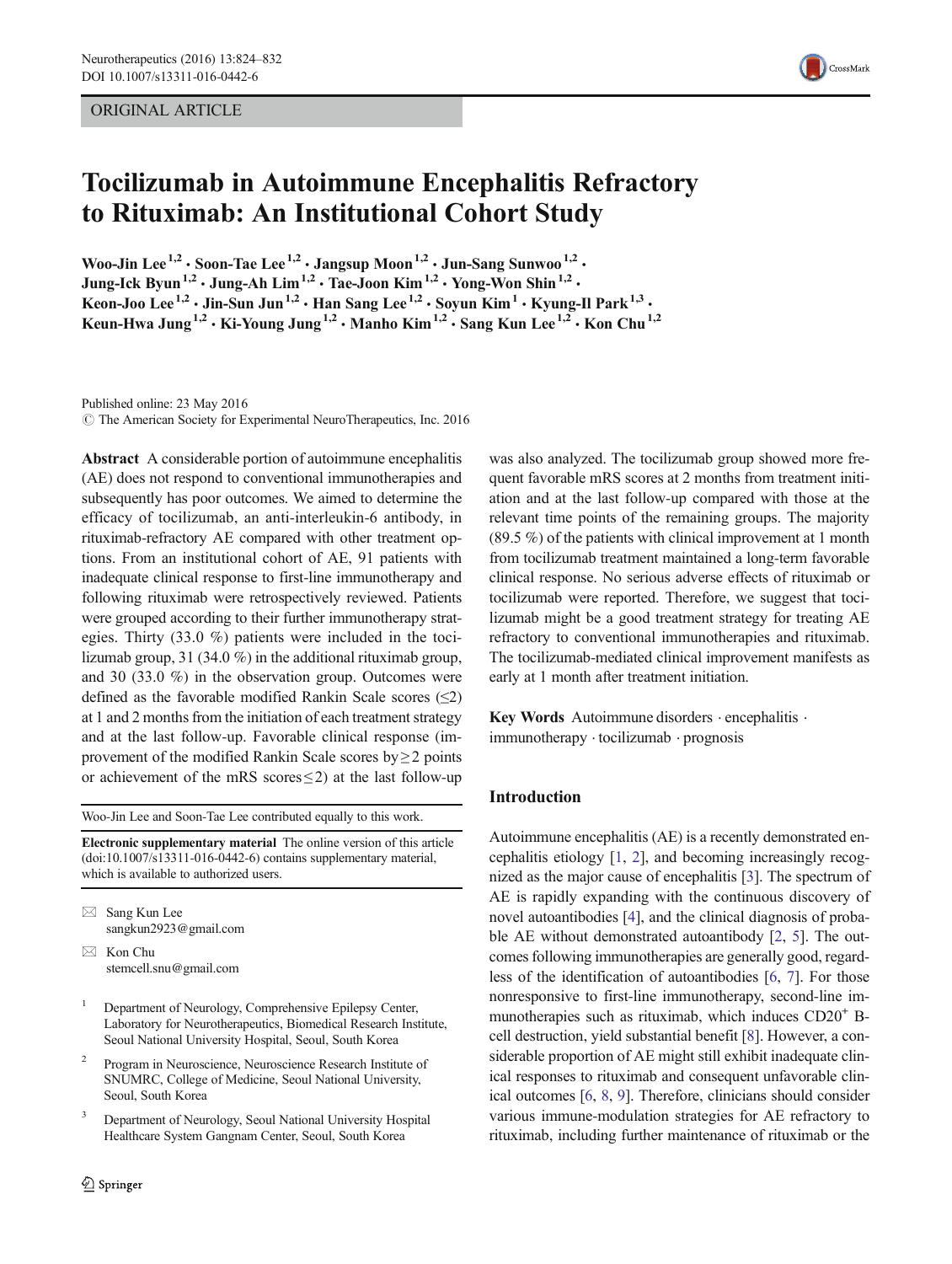introduction of novel immunotherapies with distinct immunologic mechanisms. Extended dose of rituximab is known to potentiate its clinical response [[10](#page-8-0), [11\]](#page-8-0). Our recent study also suggested that additional monthly rituximab could improve long-term outcomes in AE nonresponsive to first-line immunotherapies [\[8](#page-8-0)]. However, in treating AE that appears to be refractory to standard-dose rituximab, it is important to confirm that its further maintenance is still beneficial compared with other treatment options.

Tocilizumab is a humanized anti-interleukin (IL)-6 receptor monoclonal antibody, which blocks IL-6-mediated signal transduction [\[12\]](#page-8-0). Owing to the crucial role of IL-6 in stimulating both B and T cells in autoimmune processes [\[13](#page-8-0)–[15\]](#page-8-0), tocilizumab was established as efficient in various autoimmune diseases, including rheumatoid arthritis and systemic lupus erythematosus [\[16](#page-8-0)–[18](#page-8-0)]. Among the autoimmune central nervous system (CNS) disorders, a recent study reported a powerful disease modulation by tocilizumab in rituximab-refractory neuromyelitis optica (NMO) [[19](#page-8-0)–[21\]](#page-8-0). Regarding AE, successful treatment of contactin-associated protein-like 2 syndrome by tocilizumab was reported [[22\]](#page-8-0), and some experts suggested broader use of tocilizumab in antibody-medicated encephalitis [\[23\]](#page-8-0). However, the efficacy of tocilizumab has not yet been evaluated in rituximab-nonresponsive AE.

In this study, we evaluated the effect of tocilizumab compared with other treatment options in rituximab-refractory AE and determined indicators for a good clinical response to tocilizumab.

## Methods

#### Study Population

From a registry of patients with a clinical suspicion of autoimmune encephalitis, 185 patients who underwent rituximab therapy between 1 May 2012 and 1 January 2015 were retrospectively reviewed. Patients were subjected to further analysis if they fulfilled the following criteria: 1) met the criteria for a clinical diagnosis of AE; 2) underwent  $\geq$  3 weekly cycles of rituximab treatment as a second-line immunotherapy; 3) showed inadequate clinical response to rituximab therapy (de-fined below); and 4) were followed-up for at least 9 months [[5\]](#page-8-0). Clinical diagnosis of possible AE was made according to the recently published guideline as follows: 1) subacute onset (rapid progression < 3 months) of working memory deficits, altered mental status, or psychiatric symptoms; 2) at least 1 positive feature among new focal CNS findings, seizures not explained by a previously known seizure disorder, cerebrospinal fluid (CSF) pleocytosis, and magnetic resonance imaging (MRI) features suggestive of encephalitis (e.g., T2 hyperintensities in mediotemporal area); and 3) reasonable exclusion of alternative causes [\[5\]](#page-8-0).

Once the diagnosis of possible AE was made, routine evaluation was performed following the recommended evaluation algorithm of encephalitis to exclude of any other possible etiologies of encephalitis, including infective, tumors, or demyelinating CNS disease (e.g., Bickerstaff 's brainstem encephalitis, acute disseminated encephalomyelitis) [[5,](#page-8-0) [24](#page-8-0)]. The evaluation protocol for infectious etiologies used in our study is demonstrated in Supplemental Table 1.

Autoimmune antibodies in patients' serum/CSF were initially screened by immunohistochemistry using rat brain sections according to the method previously described [[8](#page-8-0)]. Then, a cell-based immunocytochemistry method (Euroimmune Ag, Lübeck, Germany) was applied to test autoimmune-synaptic antibodies for AE, including N-methyl-D-aspartate-receptor (NMDA-R), leucine-rich glioma-inactivated 1, contactinassociated protein-like 2,  $\alpha$ -amino-3-hydroxy-5-methyl-4isoxazolepropionic-acid-receptor 1, α-amino-3-hydroxy-5 methyl-4-isoxazolepropionic-acid-receptor 2, γ-aminobutyric acid receptor B, and amphiphysin [\[4](#page-8-0)]. Autoantibodies associated with classic paraneoplastic neurologic syndromes, including Hu, Yo, Ri, Ma2, CV2/CRMP5, and recoverin, were also investigated using the immunoblotting method (Euroimmune Ag) [\[25](#page-8-0)–[27](#page-8-0)]. Once the autoantibody screening test result was positive, a definite diagnosis of AE was made.

For patients without demonstrated autoantibodies, intravenous aciclovir (30 mg/kg/day for 10–14 days) was empirically administered [\[28\]](#page-8-0). If the work-up for infectious etiologies was unrevealing, diagnosis of probable autoimmune encephalitis was made when at least 2 of the following criteria were satisfied: 1) MRI abnormalities suggestive of autoimmune encephalitis; 2) CSF pleocytosis or CSF-specific oligoclonal bands or elevated CSF IgG index; and 3) brain biopsy showing inflammatory infiltrates, excluding other disorders (e.g., tumor) [\[5,](#page-8-0) [8](#page-8-0), [24\]](#page-8-0).

## **Treatments**

First-line immunotherapy included corticosteroids, intravenous immunoglobulins (IVIG), or plasmapheresis [\[9](#page-8-0)]. One cycle of each immunotherapy was defined as 500 to 1000 mg methylprednisolone for 5 days, 0.4 g/kg IVIG for 5 days, and  $\geq$  4 consecutive plasmapheresis treatments. Rituximab (375 mg/m<sup>2</sup> weekly for 4 weeks) was administrated after the determination of an inadequate clinical response to first-line immunotherapy [[29](#page-8-0)]. In every patient, antihistamine and acetaminophen was administered 1 h before the rituximab infusion, to prevent or ameliorate infusion-related adverse effects. Clinical response to rituximab therapy was evaluated at 1 month after the last weekly rituximab session, to minimize delay in performing further treatment options, which might be fundamental in improving outcomes of AE [\[9](#page-8-0)]. Inadequate clinical response to rituximab was defined as lack of obvious improvement of the most disabling symptoms, based on the clinician's opinion [[9\]](#page-8-0).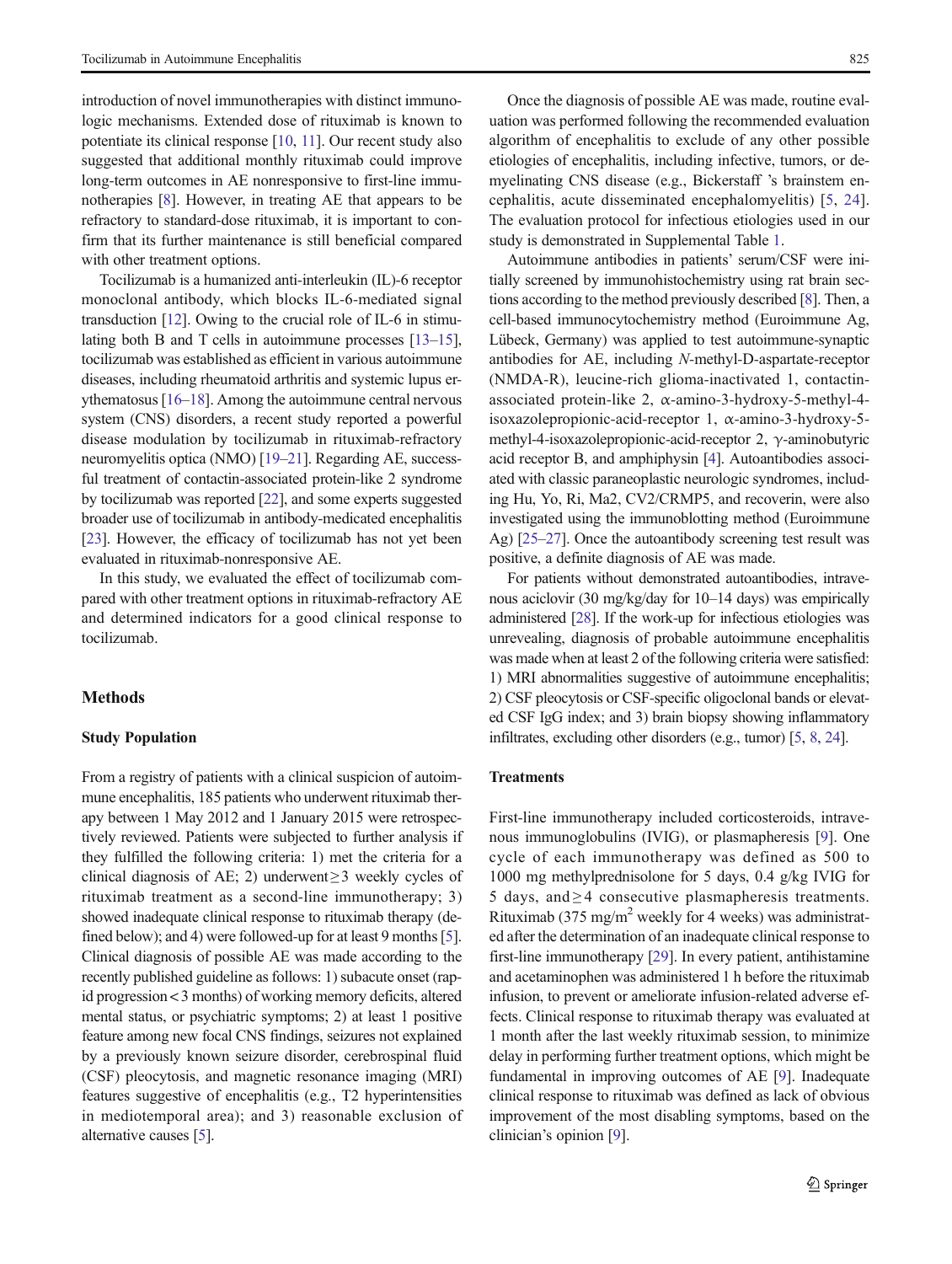For the patients fulfilling the above-mentioned criteria, 3 treatment strategies were applied based on the clinician's decision, after discussion on the efficacy, safety, and cost issues of each treatment option with the patients and caregivers. Patients were divided into 3 subgroups according to the treatment courses: 1) the group that initiated tocilizumab therapy (tocilizumab group); 2) the group that underwent monthly rituximab maintenance therapy (additional rituximab group); and 3) the group that was followed-up without any further immunotherapy (observation group).

In the tocilizumab group, tocilizumab treatment was initiated at 1 month from the last weekly rituximab cycle, with a dosage of 8 mg/kg administered for  $\geq$  2 cycles in regular 1-month intervals, which is a standard regimen used in treatment of rheumatoid arthritis or NMO [\[16](#page-8-0), [17,](#page-8-0) [19,](#page-8-0) [20](#page-8-0)]. Patients who switched treatment regimens from monthly rituximab maintenance to tocilizumab owing to a lack of clinical improvement were included in the tocilizumab group. In the additional rituximab group, rituximab was administrated in 1-month intervals, beginning at 1 month after the last infusion of weekly rituximab, with the same dosage  $(375 \text{ mg/m}^2)$  [[10\]](#page-8-0).

## Analysis of Clinical, Laboratory, and Treatment Profiles

Patients' medical records were evaluated, in order to obtain clinical information. Symptom profiles were analyzed according to the following categories: seizures, memory dysfunctions, language dysfunctions, behavior/psychiatric symptoms, movement disorders, autonomic dysfunction, consciousness decrement, cerebellar dysfunction, and central hypoventilation. Chest, abdomen/pelvis computed tomography, mammography, and gynecologic evaluations were performed to rule out the presence of a tumor. Whole-body positron emission tomography was performed only in select cases, when the patient was cooperative and stable. In cases where classic autoantibody was positive and investigations for a tumor were unrevealing, chest and abdomen/pelvis computed tomography were repeated at intervals of > 6 months. Additionally, we analyzed the time lag from symptom onset to the initiation of first-line immunotherapy, rituximab, and tocilizumab administration. We also accessed the number of cycles of the first-line immunotherapy, rituximab or tocilizumab treatments.

Laboratory data, including MRI, CSF, and electroencephalography (EEG) scans obtained before the first-line immunotherapy were reviewed. In the MRI analysis, we investigated the presence of mediotemporal T2-hyperintensities, or abnormal T2-hyperintensities in any region of the cerebral hemisphere. CSF analysis included CSF lymphocyte levels, protein levels, and the presence of CSF lymphocytosis ( $\geq$ 5 count/mm<sup>3</sup>), or protein level elevation  $(\geq 40 \text{ mg/dL})$ . The EEG analysis investigated the presence of epileptic discharges in the temporal cortex. During rituximab administration, B-cell depletion was assessed using the CD19<sup>+</sup> cell count in most patients. In

the tocilizumab group, MRI/EEG/CSF data obtained before the initiation of tocilizumab therapy were also reviewed.

#### Analysis of Safety and Outcomes

Infusion-related adverse effects were defined as unintended and unfavorable hypersensitive reactions that developed during the infusion of rituximab or tocilizumab. Infectious adverse effects were defined as infectious complications that were considered to be consequences of those immunotherapies. Hematologic adverse events relevant to these medications were also investigated by regularly checking the complete blood count at every administration. Any adverse events were classified according to the Common Terminology Criteria for Adverse-Events v. 4.3 [\[30,](#page-8-0) [31](#page-8-0)]. We described whether the noted complications resulted in the withdrawal of rituximab or tocilizumab.

As per the previous studies regarding AE, functional status was assessed using modified Rankin Scale (mRS) scores at the initiation of first-line immunotherapy and of standard-regimen weekly rituximab, and at 1 month after the weekly rituximab administration [\[6](#page-8-0), [7,](#page-8-0) [9,](#page-8-0) [31\]](#page-8-0). To compare the difference of the clinical outcomes according to the treatment strategies, we set "baseline time points" defined as follows: at initiation of tocilizumab (in the tocilizumab group), at initiation of monthly rituximab administration (in the additional rituximab group), and at 1 month after the last infusion of weekly rituximab therapy (in the observation group). Additionally, we assessed the mRS score at 1 and 2 months from the baseline time points of each subgroup, as the majority of clinical responses to tocilizumab was observed within first 8 weeks of treatment, in a previous study of tocilizumab in rheumatoid arthritis and at the last follow-up  $(≥9$  months) [[16\]](#page-8-0). Outcome parameters were designated as achievement of favorable mRS scores  $(\leq 2)$  [[6,](#page-8-0) [7](#page-8-0), [9](#page-8-0), [31\]](#page-8-0), and as mRS improvements (compared with the score at baseline time points of each subgroup) at 1 and 2 months from the baseline time points, and at the last follow-up period. To adjust the differences in baseline functional status, the parameter "favorable clinical response" was analyzed at the last follow-up period under the following definition: improvement of the mRS scores by  $\geq$  2 points or achievement of the mRS scores ≤ 2. Institutional cohort study for AE was approved by the institutional review board of Seoul National University Hospital. Written informed consent to participate was obtained from the enrolled patients or their next of kin.

## Statistical Analysis

Results are presented as means  $\pm$  SD or *n* (%). Comparisons between subgroups were analyzed using an unpaired Student's t test or ANOVA, followed by Tukey's b test for normally distributed variables. Categorical variables were compared using the Pearson  $\chi^2$  test. Variables with  $p$  values < 0.10 were entered into a binary logistic regression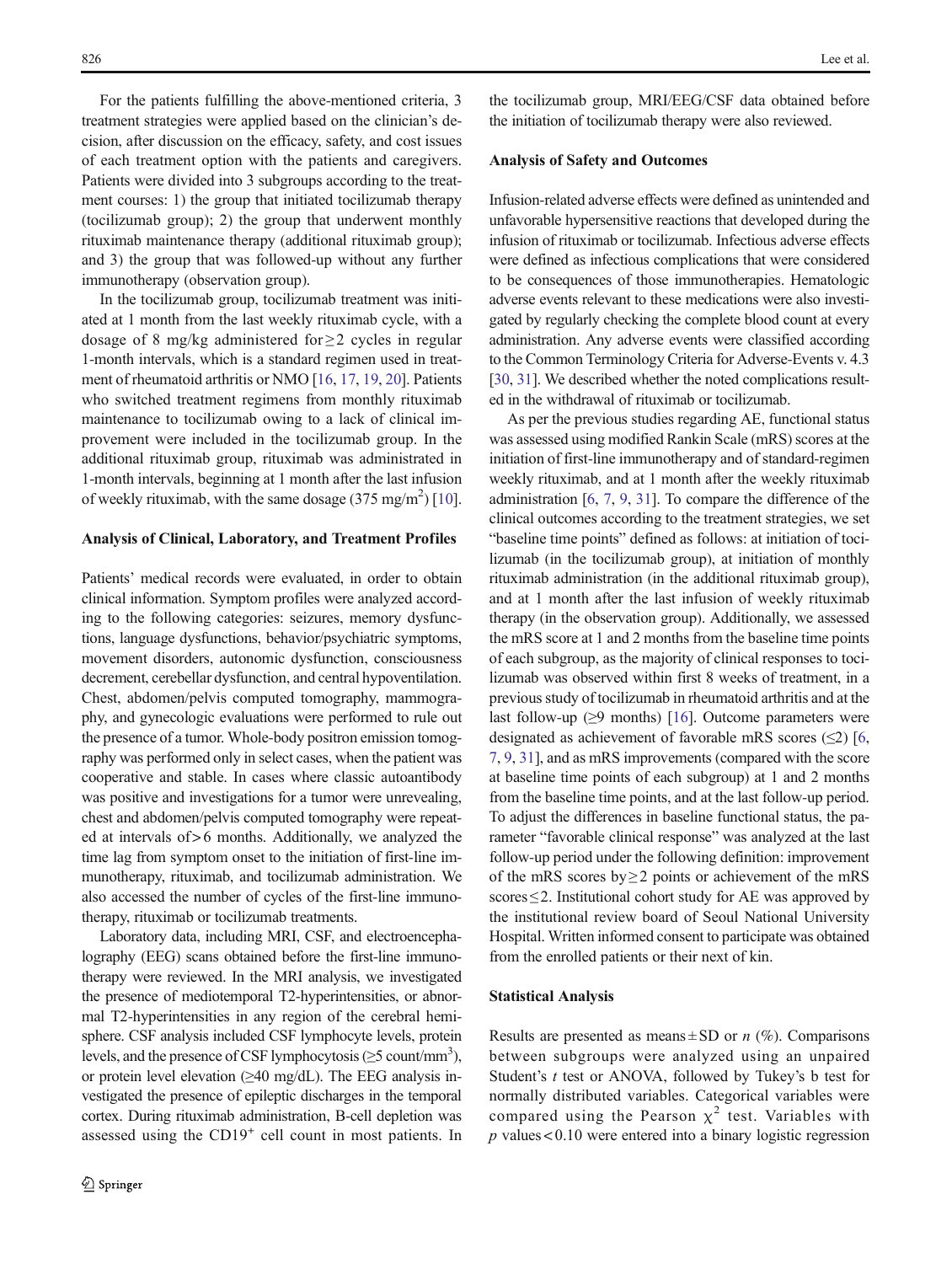analysis. SPSS 21.0 (IBM, Armonk, NY, USA) was used for all statistical analyses, and a 2-tailed  $p$ -value < 0.05 was considered to indicate significance.

## **Results**

## Patient Characteristics

We initially included 185 patients in this study. According to the inclusion criteria, we excluded 5 patients with inadequate diagnostic certainty of AE, 4 patients with inadequate treatment or follow-up, and 85 patients who showed significant clinical response to the standard-regimen rituximab therapy. Thus, the remaining 91 patients [mean age  $38.8 \pm 18.5$  years (range 5–79)] were included in the final analysis and were followed-up for  $21.1 \pm 9.2$  months (range 9–42). Thirty patients (33.0 %) were included in the tocilizumab group, 31 (34.0 %) in the additional-rituximab group, and 30 (33.0 %) in the observation group (Fig. 1). According to the autoantibody tests of the patients' serum/CSF, 26 (28.6 %) patients had anti-NMDA-R antibodies, 3 (3.3 %) had anti-leucine-rich glioma-inactivated 1 antibodies, and 2 (2.2 %) had antiamphiphysin antibodies. The remaining 60 (65.9 %) patients showed negative results on the autoantibody detection test. Of the patients with anti-NMDA-R encephalitis, 6 exhibited an ovarian teratoma and underwent complete surgical resection. Except for these patients, no other patient in the study population was diagnosed with a tumor. Clinical, laboratory, and immunotherapy profiles were comparable among the subgroups (Table [1](#page-4-0)).



Fig. 1 Study outline \*The occurrence of clinical response to the rituximab therapy was evaluated 1 month after the last weekly rituximab therapy AE = autoimmune encephalitis; mRS = modified Rankin Scale

#### Characteristics of Immunotherapy

First-line immunotherapy was administrated for  $1.8 \pm 1.1$  cycles [median 2, interquartile range (IQR) 2–3] cycles at 14.9  $\pm 20.0$  weeks from the onset of symptoms. IVIG was administrated in 82 (90.1 %), corticosteroids in 57 (62.6 %), and plasmapheresis in 6 (6.6 %) patients. Standard-regimen rituximab was administrated for  $3.9 \pm 0.3$  cycles for  $22.9 \pm 23.8$  weeks from the onset of symptoms. Although not statistically significant, the observation group had a longer time to first-line immunotherapy  $[17.6 \pm 20.1$  vs.  $14.3 \pm 18.3$  (tocilizumab group),  $13.3 \pm 19.5$  weeks (additional rituximab group);  $p = 0.281$ ] and time to rituximab treatment  $[27.5 \pm 25.7 \text{ vs. } 19.2 \pm 23.5 \text{ (toci-}$ lizumab group),  $21.3 \pm 12.2$  weeks (additional rituximab group);  $p= 0.232$ ]. In the tocilizumab group,  $2.7 \pm 1.1$  cycles [median 2, range 2–7 (IQR 2–3)] of tocilizumab therapy were administrated at  $37.9 \pm 19.8$  weeks from symptom onset. Before the administration of tocilizumab, monthly rituximab was administrated for  $2.1 \pm 2.4$  cycles (median 1.5, IQR 0–4). In the additional rituximab group,  $3.7 \pm 1.9$  cycles (median 3, IQR 2–4) of additional monthly rituximab were administrated (Table [1](#page-4-0)).

## Safety Profiles

Every patient for whom CD19<sup>+</sup> cell levels were checked  $[n=79]$ (86.8 %)] during rituximab therapy achieved a near-complete depletion of CD19<sup>+</sup> B cells ( $\leq$ 10/mm<sup>3</sup>). Infusion-related adverse effects were reported in 4 (4.4 %) patients, all with rash (grade 1). Infectious adverse effects were reported in 7 (7.7 %) patients, all with pneumonia (grade 3) with a median onset at 28 days (range 14–56) after rituximab initiation. No complication resulted in the withdrawal of rituximab. In the tocilizumab group, 3 (10.0 %) patients reported decrement of absolute neutrophil count (<1000/dL; grade 3). Consequently, 1 patient ceased tocilizumab treatment after the second administration cycle. No patient reported infusion-related or infectious adverse event related to tocilizumab administration. No further adverse effects associated with additional rituximab therapy were reported.

#### Comparative Analysis of Clinical Outcomes

The median mRS score was 4 (IQR 3–4) at the initiation of firstline immunotherapies, 4 (IQR 3–4) at the initiation of rituximab, and 3 (IQR 3–4) at 1 month after the administration of rituximab. Outcome profiles of each subgroup evaluated at every designated time point are shown in Figure [2\(](#page-5-0)A–D). The proportion of patients with mRS scores  $\leq$  2 were comparable among the subgroups at each of these time points (Table [2,](#page-6-0) Fig. [3](#page-7-0)). At the baseline time points, the median mRS score was 4 (IQR 3–4). At this time, the observation group had more frequent mRS scores $\leq$  2 as compared with the tocilizumab or additional rituximab groups ( $p = 0.003$  and  $p = 0.012$ , respectively). At 1 month from the baseline time points, 16 (53.3 %) patients in the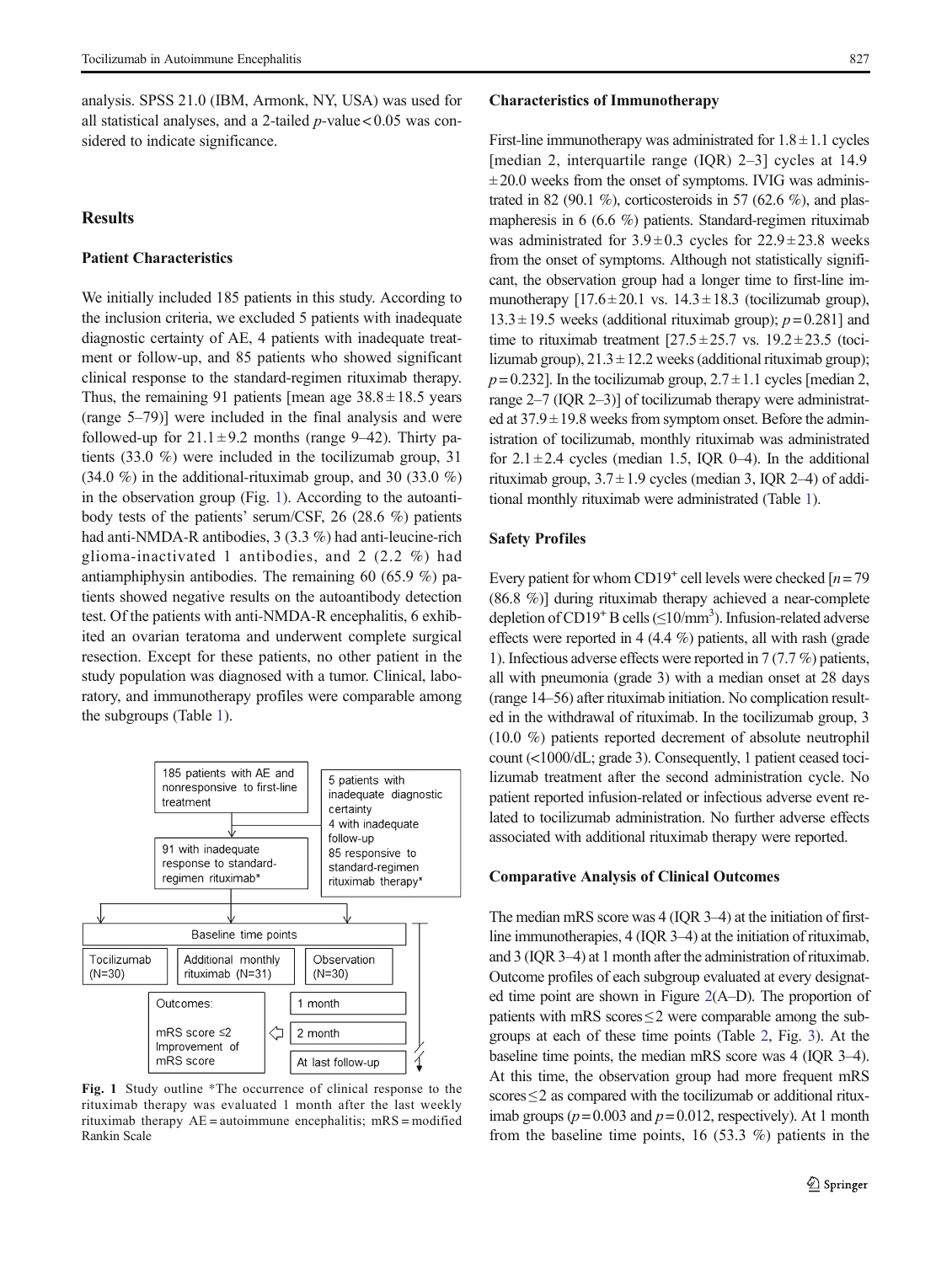<span id="page-4-0"></span>

|                                          | Total $(n=91)$            | Tocilizumab $(n=30)$        | Additional rituxiamb<br>$(n=31)$ | Observation $(n=30)$      | $p$ -value |  |
|------------------------------------------|---------------------------|-----------------------------|----------------------------------|---------------------------|------------|--|
| Male, $n(\%)$                            | 43 (47.3)                 | 16(53.3)                    | 13(41.9)                         | 14 (46.7)                 | 0.678      |  |
| Age of onset (years)                     | $38.8 \pm 18.5$           | $35.8 \pm 17.3$             | $35.4 \pm 17.8$                  | $45.1 \pm 19.4$           | 0.068      |  |
| Antibody detection, $n$ (%)              | 31(34.1)                  | 11(36.7)                    | 12(38.7)                         | 8(26.7)                   | 0.337      |  |
| Anti-NMDA-R antibody, n (%)              | 26(28.6)                  | 10(33.3)                    | 10(32.3)                         | 6(20.0)                   | 0.454      |  |
| Tumor association, $n$ (%)               | 6(6.6)                    | 3(10.0)                     | 2(6.5)                           | 1(3.3)                    | 0.214      |  |
| Symptom frequencies, $n$ (%)             |                           |                             |                                  |                           |            |  |
| Seizure                                  | 52(57.1)                  | 20(66.7)                    | 18(58.1)                         | 14(46.7)                  | 0.299      |  |
| Memory dysfunction                       | 64 (70.3)                 | 21(70.0)                    | 24 (77.4)                        | 19(63.3)                  | 0.493      |  |
| Language dysfunction                     | 48 (52.7)                 | 17(56.7)                    | 17(54.8)                         | 14(46.7)                  | 0.717      |  |
| Behavior/psychiatric symptoms            | 59 (64.8)                 | 17(56.7)                    | 25(80.6)                         | 17(56.7)                  | 0.077      |  |
| Movement disorder                        | 48 (52.7)                 | 15(50.0)                    | 19(61.3)                         | 14(46.7)                  | 0.495      |  |
| Autonomic dysfunction                    | 48 (52.7)                 | 17(56.7)                    | 13(41.9)                         | 18(60.0)                  | 0.329      |  |
| Consciousness decrement                  | 47(51.6)                  | 15(50.0)                    | 18(58.1)                         | 14(46.7)                  | 0.664      |  |
| Cerebellar dysfunction                   | 13(14.3)                  | 2(6.7)                      | 4(12.9)                          | 7(23.3)                   | 0.180      |  |
| Central hypoventilation                  | 20(22.0)                  | 8(26.7)                     | 7(22.6)                          | 5(16.7)                   | 0.651      |  |
| CSF/MRI/EEG profiles                     |                           |                             |                                  |                           |            |  |
| CSF lymphocyte level                     | $22.1 \pm 66.0$           | $33.6 \pm 83.1$             | $22.2 \pm 73.3$                  | $10.5 \pm 28.0$           | 0.403      |  |
| CSF protein level                        | $49.4 \pm 33.7$           | $53.6 \pm 35.6$             | $51.6 \pm 41.2$                  | $42.8 \pm 20.9$           | 0.419      |  |
| T2 abnormal HSI, $n$ (%)                 | 13(14.3)                  | 4(13.3)                     | 3(9.7)                           | 6(20.0)                   | 0.516      |  |
| Medial temporal T2 HSI, $n$ (%)          | 55 (60.4)                 | 17(56.7)                    | 21 (67.7)                        | 17(56.7)                  | 0.601      |  |
| EEG epileptic discharges, $n$ (%)        | 44 (48.4)                 | 16(53.3)                    | 16(51.6)                         | 12(40.0)                  | 0.632      |  |
| Time to first-line immunotherapy (weeks) | $14.9 \pm 20.0$           | $14.3 \pm 18.3$             | $13.3 \pm 19.5$                  | $17.6 \pm 20.1$           | 0.281      |  |
| Total cycle of first-line immunotherapy  | $1.8 \pm 1.1$<br>$2(1-2)$ | $1.8 \pm 0.7$<br>$2(1-2)$   | $1.7 \pm 0.8$<br>$2(1-2)$        | $1.8 \pm 1.7$<br>$1(1-2)$ | 0.938      |  |
| Time to rituximab administration (weeks) | $22.9 \pm 23.8$           | $19.2 \pm 23.5$             | $21.3 \pm 12.2$                  | $27.5 \pm 25.7$           | 0.232      |  |
| Weekly rituximab cycle                   | $3.9 \pm 0.3$<br>$4(4-4)$ | $3.9 \pm 0.3$<br>$4(4-4)$   | $4.0 \pm 0.2$<br>$4(4-4)$        | $3.9 \pm 0.3$<br>$4(4-4)$ | 0.059      |  |
| Additional monthly rituximab cycle       | $2.9 \pm 2.2$<br>$2(0-3)$ | $2.1 \pm 2.4$<br>$1.5(0-4)$ | $3.7 \pm 1.9$<br>$3(2-4)$        |                           | $0.004*$   |  |
| Follow-up duration (months)              | $21.1 \pm 9.2$            | $19.9 \pm 9.4$              | $20.2 \pm 9.2$                   | $23.4 \pm 9.0$            | 0.273      |  |

Data are reported as mean  $\pm$  SD or as median (interquartile range) unless otherwise indicated

NMDA-R = N-methyl-D-aspartate receptor; CSF = cerebrospinal fluid; MRI = magnetic resonance image; EEG = electroencephalography. his = high signal intensity lesion

 $*_{p < 0.05}$ 

tocilizumab group had mRS scores  $\leq$ 2, which was significantly more frequent than the additional rituximab group  $[n=4]$  $(12.9\%)$ ;  $p=0.002$ ]. At 2 months from the baseline time points, the tocilizumab group showed a significantly higher frequency of mRS  $\leq$  2 [n = 18 (60.0 %)] compared with the additional rituximab group  $[n=6 (19.4 \%); p=0.002]$  and the observation group  $[n=8 (26.7 \%)$ ;  $p=0.014$ ]. At the last follow-up, the frequency of mRS  $\leq$  2 in the tocilizumab group [n = 18 (60.0 %)] remained significantly higher than in the additional rituximab group  $[n=7 (22.6 \%); p=0.006]$  and the observation group  $[n=8 (26.7 \%)$ ;  $p=0.016$ ]. The tocilizumab group also showed higher frequencies of mRS improvement at every designated time point  $(p<0.001)$ , and favorable clinical responses  $(p<0.001)$  compared with the other groups (Table [2](#page-6-0), Fig. [3](#page-7-0)).

# Predictors for a Favorable Clinical Response to Tocilizumab

In univariate analysis, none of the clinical or laboratory variables showed significant association with a favorable clinical response to tocilizumab (Supplemental Table 2). However, most of the patients with clinical improvements at the early treatment phase maintained a long-term favorable clinical response to tocilizumab. Among the 19 patients who showed mRS improvement at 1 month from tocilizumab initiation, 17 (89.5 %) had a favorable clinical response at their last followup, whereas only 1 (9.1 %) of the 11 patients without mRS improvement at 1 month achieved a favorable clinical response ( $p < 0.001$ ).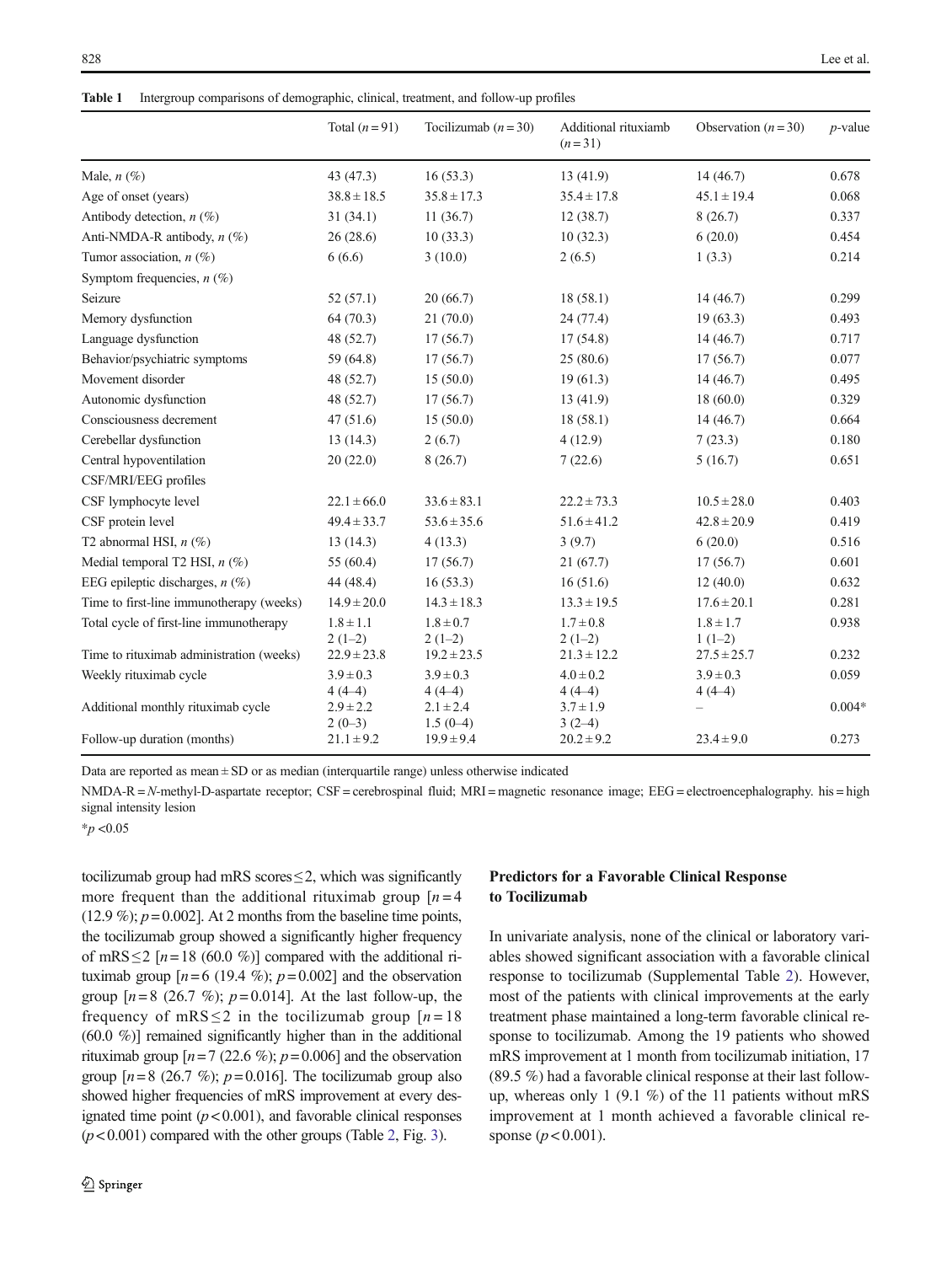<span id="page-5-0"></span>

Fig. 2 Modified Rankin Scale (mRS) score profiles during the courses of immunotherapy. mRS scores are compared across (A) all patients and (B– D) subgroups. The groups are as follows: (A) all patients  $(n = 91)$ , (B) the group with tocilizumab therapy  $(n=30)$ , (C) the group with additional monthly rituximab maintenance  $(n=31)$ , and (D) the group with followup without further immunotherapy  $(n = 30)$ . The solid lines represent the change in the frequencies of mRS scores 0 to 2 at each time point during the immunotherapy \*Baseline: at the time of tocilizumab initiation in the

# Discussion

This study revealed that the clinical benefit of tocilizumab treatment in AE refractory to the first-line immunotherapy and standard-regimen rituximab was statistically significant over observation without further immunotherapies and maintenance of monthly rituximab. Furthermore, most of the responders to tocilizumab showed clinical improvements during the early treatment phase. In addition, tocilizumab showed a tolerable safety profile in AE. Some preceding studies had revealed the efficacy of tocilizumab in rituximab-refractory NMO [[19](#page-8-0)–[21](#page-8-0)], and a case report highlighted successful treatment of AE with tocilizumab [\[22](#page-8-0)]. However, to our knowledge, this is the first study to demonstrate the clinical efficacy of tocilizumab in rituximab-refractory AE.

The efficacy of tocilizumab can be explained by the extensive pathophysiologic mechanisms by which IL-6 induces and enhances autoimmunity [[13](#page-8-0)–[15](#page-8-0), [32](#page-8-0)–[34](#page-8-0)].



tocilizumab group, at the time of monthly rituximab therapy initiation in the additional rituximab group, and at 1 month after the last cycle of weekly rituximab therapy in the observation group First-line = at initiation of first-line immunotherapies;  $RTX = at$  initiation of standardregimen weekly rituximab; RTX 1 mo = at 1 month from the initiation of weekly rituximab therapy;  $1 \text{ mo} = \text{at} 1 \text{ month from the baseline time}$ points;  $2 \text{ mo} = at 2 \text{ months from the baseline time points; last FU} = at$ the last clinical follow-up point

IL-6 not only induces B-cell differentiation and proliferation [[12,](#page-8-0) [15\]](#page-8-0), but also promotes the differentiation of a main inducer of autoimmune tissue damage, IL-17-producing T-helper cells, from naive T cells [[32\]](#page-8-0). IL-6 inhibits regulatory T-cell differentiation, which is crucial in maintaining the balance against IL-17-producing T-helper cells in regulating autoimmune processes [\[14](#page-8-0)]. Furthermore, IL-6 stimulates the differentiation of  $CDS<sup>+</sup>$  cytotoxic T cells, which promote excitotoxicity-induced neuronal damage [[12](#page-8-0), [13\]](#page-8-0). Considering that rituximab does not affect cytokines or antibody-producing plasma cells, we suggest that tocilizumab could potentially represent a good strategy for AE with inadequate response to rituximab, by blocking IL-6 and thereby ameliorating autoimmune neuronal damage with multidirectional mechanisms.

In this study, we evaluated the rituximab responsiveness 1 month after the standard rituximab treatment, based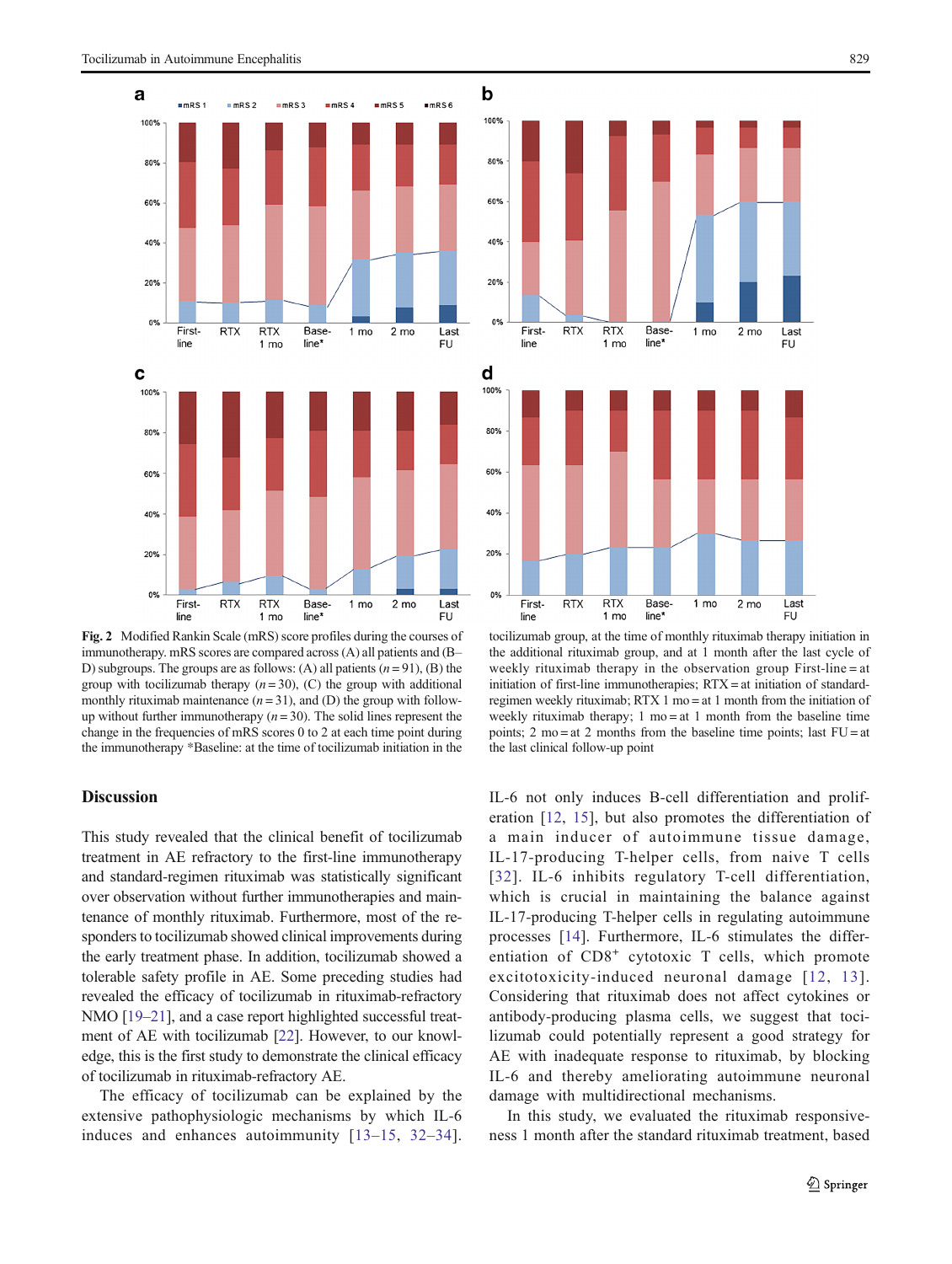## <span id="page-6-0"></span>Table 2 Intergroup comparisons of outcome profiles

|                                                                   | Total<br>$(n=91)$ | Tocilizumab<br>$(n=30)$ | Additional<br>rituxiamb $(n=31)$ | Observation<br>$(n=30)$ | $p$ -value               | Tukey's b                           |
|-------------------------------------------------------------------|-------------------|-------------------------|----------------------------------|-------------------------|--------------------------|-------------------------------------|
| mRS at first-line immunotherapy                                   | $4(3-4)$          | $4(3-4)$                | $4(3-5)$                         | $3(3-4)$                |                          |                                     |
| mRS $\leq$ 2 at first-line immunotherapy, <i>n</i> (%)            | 10(11.0)          | 4(13.3)                 | 1(3.2)                           | 5(16.7)                 | 0.221                    |                                     |
| mRS at rituximab initiation                                       | $4(3-4)$          | $4(3-5)$                | $4(3-5)$                         | $3(3-4)$                | $\qquad \qquad -$        |                                     |
| mRS $\leq$ 2 at rituximab initiation, <i>n</i> (%)                | 12(13.2)          | 4(13.3)                 | 2(6.5)                           | 6(20.0)                 | 0.302                    |                                     |
| mRS at 1 month from rituximab                                     | $3(3-4)$          | $3(3-4)$                | $3(3-4)$                         | $3(2.75-4.00)$          | $\overline{\phantom{m}}$ |                                     |
| mRS $\leq$ 2 at 1 month from rituximab, <i>n</i> (%)              | 10(11.0)          | 0(0.0)                  | 3(9.7)                           | 7(23.3)                 | 0.230                    |                                     |
| mRS at baseline time points*                                      | $3(3-4)$          | $3(3-4)$                | $4(3-4)$                         | $3(2.75-4.00)$          | $\overline{\phantom{0}}$ |                                     |
| mRS $\geq$ 4 at baseline time points, <i>n</i> (%)                | 38(41.8)          | 9(30.0)                 | 16(51.6)                         | 13(43.3)                | 0.232                    |                                     |
| mRS $\leq$ 2 at baseline time points, <i>n</i> (%)                | 8(8.8)            | 0(0.0)                  | 1(3.2)                           | 7(23.3)                 | 0.002                    | $0.003^{\dagger}, 0.012^{\ddagger}$ |
| mRS at 1 month from baseline time points*                         | $3(2-4)$          | $2(2-3)$                | $3(3-4)$                         | $3(2-4)$                |                          |                                     |
| mRS $\leq$ 2 at 1 month from baseline time points, <i>n</i> (%)   | 29(31.9)          | 16(53.3)                | 4(12.9)                          | 9(30.0)                 | 0.003                    | $0.002^8$                           |
| mRS improvement at 1 month from baseline time<br>points, $n(\%)$  | 26(28.6)          | 19(63.3)                | 5(16.1)                          | 2(6.7)                  | < 0.001                  | $< 0.001$ <sup>†,§</sup>            |
| mRS at 2 months from baseline time points*                        | $3(2-4)$          | $2(2-3)$                | $3(3-4)$                         | $3(2-4)$                |                          |                                     |
| mRS $\leq$ 2 at 2 months from baseline time points, <i>n</i> (%)  | 32(35.2)          | 18(60.0)                | 6(19.4)                          | 8(26.7)                 | 0.002                    | $0.014^{\dagger}, 0.002^{\S}$       |
| mRS improvement at 2 months from baseline time<br>points, $n(\%)$ | 30(33.0)          | 21(70.0)                | 7(22.6)                          | 2(6.7)                  | < 0.001                  | $< 0.001$ <sup>†,§</sup>            |
| mRS at last follow-up                                             | $3(2-4)$          | $2(1.75-3.00)$          | $3(3-4)$                         | $3(2-4)$                | $\overline{\phantom{0}}$ |                                     |
| mRS $\leq$ 2 at last follow-up, <i>n</i> (%)                      | 33(36.3)          | 18(60.0)                | 7(22.6)                          | 8(26.7)                 | 0.003                    | $0.016^{\dagger}, 0.006^{\S}$       |
| mRS improvement at last follow-up, $n$ (%)                        | 32(35.2)          | 21(70.0)                | 9(29.0)                          | 2(6.7)                  | < 0.001                  | $\leq 0.001^{\dagger.8}$            |
| Favorable clinical response at last follow-up, $n$ (%)            | 26(28.6)          | 18(60.0)                | 6(19.4)                          | 2(6.7)                  | < 0.001                  | $\leq 0.001^{\dagger}$ , \$         |

Data are reported as median (interquartile range) unless otherwise indicated

\*Corresponds to mRS at the time of tocilizumab initiation in the tocilizumab group, at initiation of additional rituximab for additional rituximab group, and at 1 month from the last rituximab therapy for observation group, respectively

mRS: modified Rankin Scale, IQR: interquartile range,

 $\frac{1}{p}$   $\geq$  0.05 for tocilizumab group *vs* observation group

 $\frac{1}{2} p < 0.05$  for additional rituximab group vs observation group

 $\frac{8}{9}$  p < 0.05 for tocilizumab group vs additional rituximab group

on the fact that timely control of disease is essential to improve outcomes in AE [[35\]](#page-8-0), and that early discrimination of drug responsiveness is fundamental in the considering further treatment options. In this study, clinical improvement from standard-regimen rituximab was reported in 85/176 (48.3 %) patients [29/55 (52.7 %) for the anti-NMDA-R encephalitis subgroup]. This is relatively lower than that found in a cohort of patients with anti-NMDA-R encephalitis, which reported achievement of 24-month  $mRS \leq 2$  with second-line immunotherapy in 84/125 patients (67.2 %) [[9](#page-8-0)]. This might suggest the possibility of a delayed clinical improvement after rituximab, or might reflect the slowly improving natural course of AE. However, the clinical status of the observation group did not improve throughout the follow-up. Considering that rituximab rapidly depletes the population of  $CD19<sup>+</sup>$  B cells within 3 weeks [[36](#page-8-0)], the delayed improvements might have occurred in the immunotherapy-responsive group and not in the rituximab-refractory group.

Therefore, we think that discrimination of rituximab responsiveness at 1 month might be a pragmatic time for deciding whether to perform tocilizumab treatment. We have previously reported that additional monthly rituximab can potentiate the clinical effect of rituximab in AE [\[8\]](#page-8-0). However, in this study, only a small proportion  $[n=6]$ (19.4 %)] of the nonresponders to standard weekly rituximab therapy showed clinical response to additional monthly rituximab.

Compared with a previous study regarding NMO, the cycles of tocilizumab treatment were fewer, and the duration of follow-up was shorter in this study [[21](#page-8-0)]. However, in contrast to NMO, which has a 60 % rate of recurrence during 12 months [\[37\]](#page-8-0), AE is a relatively monophasic disease with a low frequency (approximately 20 %) of relapse [[4](#page-8-0)]. Additionally in this study, the high frequency of  $mRS \leq 2$  at 1 month from tocilizumab initiation was maintained throughout the rest of the follow-up. Therefore, in AE, fewer cycles of tocilizumab might substantively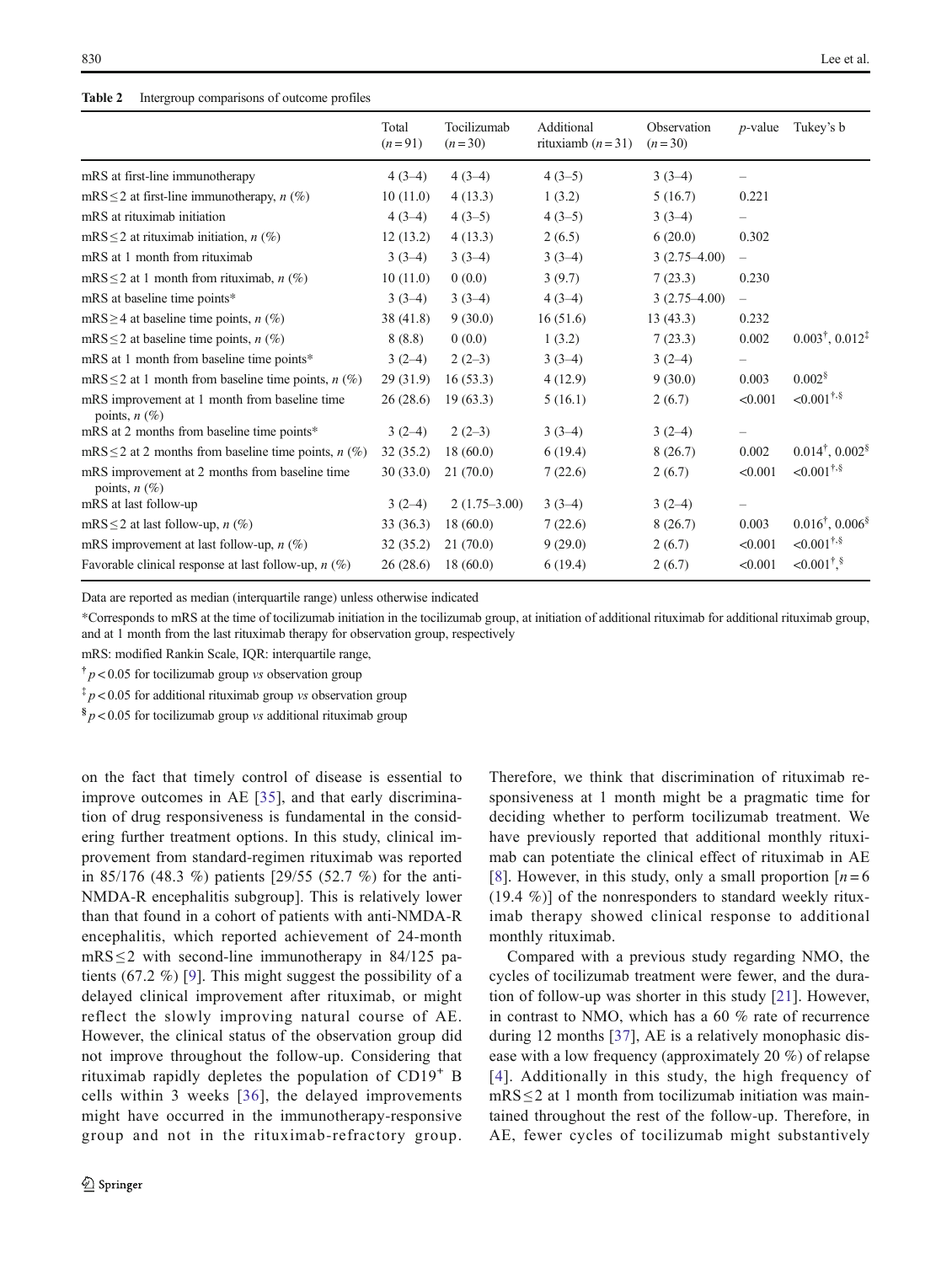<span id="page-7-0"></span>

Fig. 3 Intergroup comparisons of the proportion of patients with favorable modified Rankin Scale scores (mRS) during the courses of immunotherapy. Each time point during the courses of immunotherapy were denoted as follows: first-line = at initiation of first-line immunotherapies; RTX = at initiation of standard-regimen weekly rituximab; RTX 1 mo = at 1 month from the initiation of weekly rituximab therapy; 1 mo = at 1 month from the baseline time points; 2  $mo = at 2$  months from the baseline time points; last  $FU = at$  the last

improve the long-term outcomes, and the clinical response to tocilizumab treatment can be detected at early phase and be maintained throughout long-term follow-up.

We found that the frequency of infectious or infusionrelated complications of tocilizumab were low, which is comparable with a previous report [[12](#page-8-0)]. However, 3 patients had a moderately severe reduction in absolute neutrophil count. Therefore, close follow-up with complete blood counts and surveillance for infectious complications is warranted during tocilizumab treatment.

A few limitations of the present study should be addressed. First, this is not a prospective trial. Although clinical and laboratory profiles were comparable among the subgroups, there might still be hidden bias. Second, the observation group had a longer time to first-line immunotherapy and rituximab, and had more frequent  $mRS \leq 2$  at the baseline time point, compared with the other groups. This might be attributable to the retrospective study design and that treatment strategies were decided according to the clinical status of the patient. As the observation group had more frequent mild clinical severity at the baseline time point, physicians might have initially decided to follow-up without immunotherapies for those cases, until those immunotherapies would have been clinically inevitable. Third, there was a lack of standardized treatment and follow-up protocols. Fourth, follow-up time was not very long in this study, considering that clinical improvement was observed after 24 months from onset in NMDAR encephalitis [\[9\]](#page-8-0). Fifth, antiglutamic acid decarboxylase 65 antibody,

clinical follow-up point. \*\*p < 0.05 for the tocilizumab group vs the observation group;  $\hat{p}$  < 0.05 for the tocilizumab group vs the additional rituximab group;  $\frac{1}{4}p < 0.05$  for the additional rituximab group vs the observation group \*Baseline: at the time of tocilizumab initiation in the tocilizumab group, at the time of monthly rituximab therapy initiation in the additional rituximab group, and at 1 month after the last cycle of weekly rituximab therapy in the observation group

known to be associated with various types of AE, was not checked. Additionally, the study was conducted on a relatively small population, which might be a reason for the absence of other significant prognostic factors. Further randomized controlled studies in larger populations are warranted to address these issues.

Acknowledgments This study was supported by grants from the Korean Health Technology R&D Project (HI13C1558, HI14C25020000) by Ministry of Health & Welfare, and the Mid-career Researcher Program (NRF-2014R1A2A1A11052709) through the National Research Foundation of Korea (NRF) funded by the Ministry of Science, ICT (Information & Communication Technology) and future Planning, South Korea. Professor. Kon Chu was supported by grant no. 25-2014-0040 and 03-2015-0430 from the Seoul National University Hospital Research Fund.

Required Author Forms Disclosure forms provided by the authors are available with the online version of this article.

#### Compliance with Ethical Standards

Conflicts of interest The authors have no conflicts of interest.

# References

- 1. Lancaster E, Martinez-Hernandez E, Dalmau J. Encephalitis and antibodies to synaptic and neuronal cell surface proteins. Neurology 2011;77:179-189.
- 2. Zuliani L, Graus F, Giometto B, Bien C, Vincent A. Central nervous system neuronal surface antibody associated syndromes: review